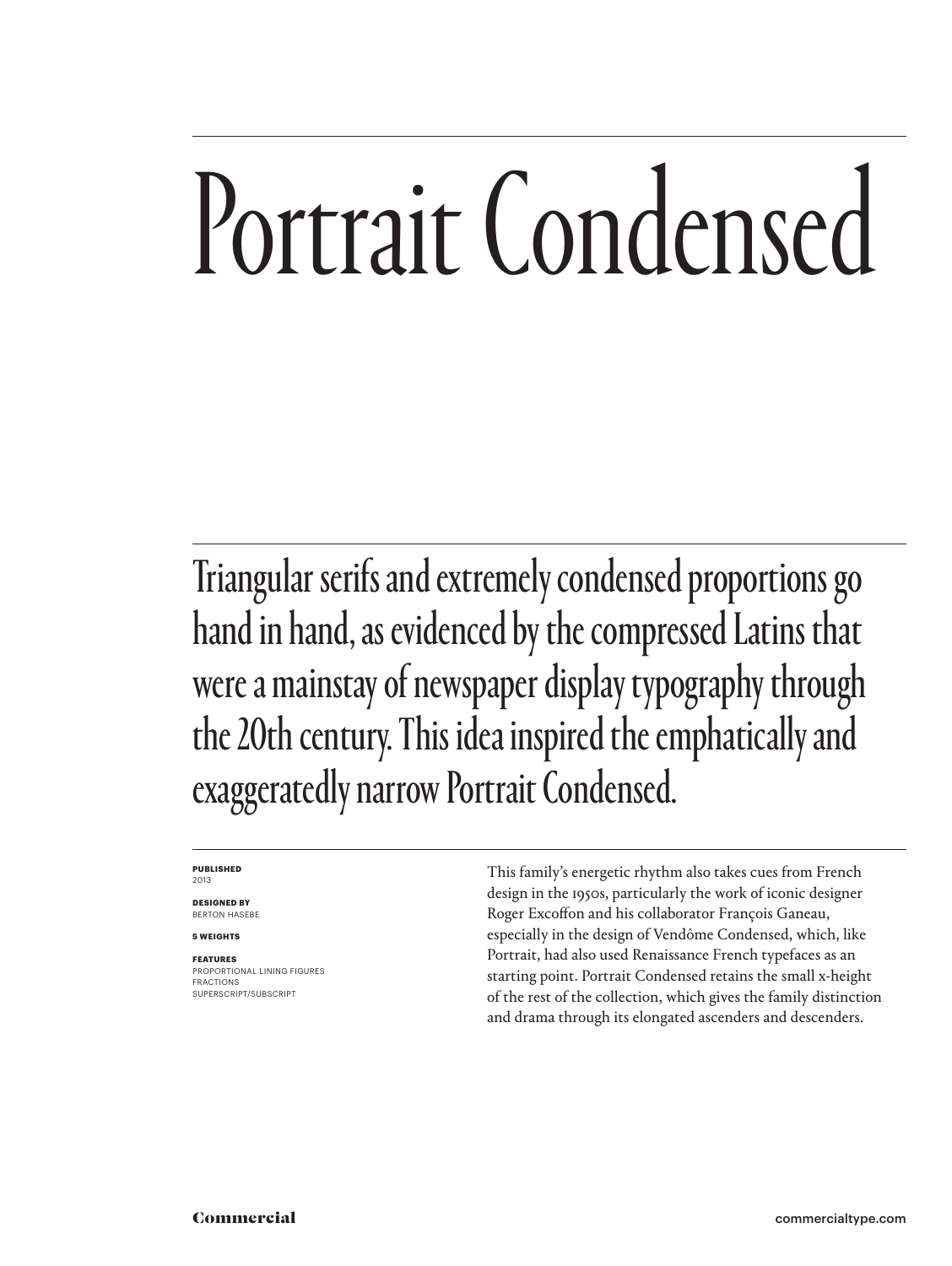## Portrait Condensed Light Portrait Condensed Regular Portrait Condensed Medium **Portrait Condensed Bold** Portrait Condensed Heavy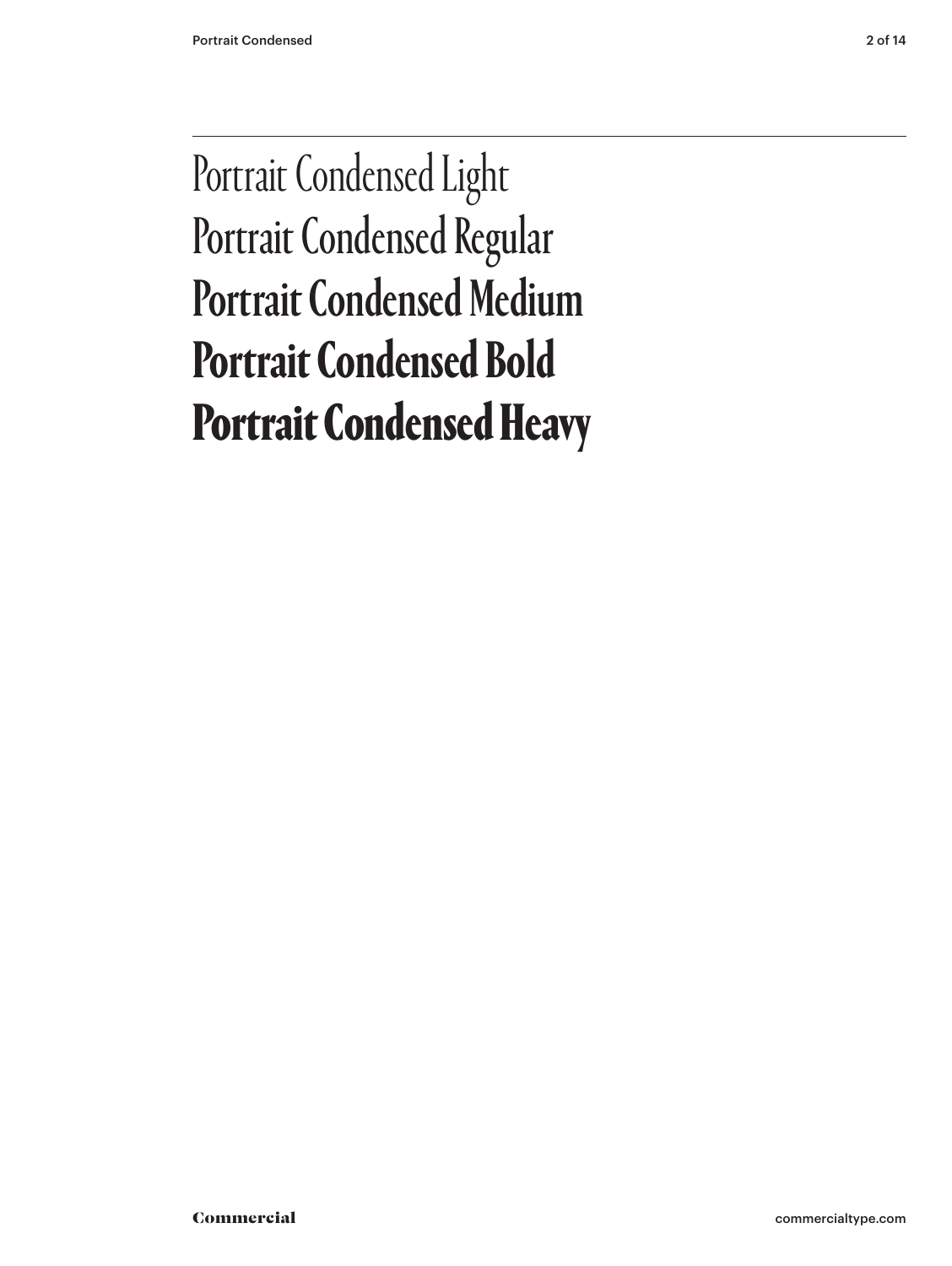# Entrée & Desserts SHOPPING CRAZE Two Arrests in NY

PORTRAIT CONDENSED LIGHT 100 PT [STYLISTIC 4: w]

# Particularly Hard FOLLOW UP MSG 4 Civil Procedures

PORTRAIT CONDENSED REGULAR 100 PT [STYLISTIC 3: W]

Commercial commercialtype.com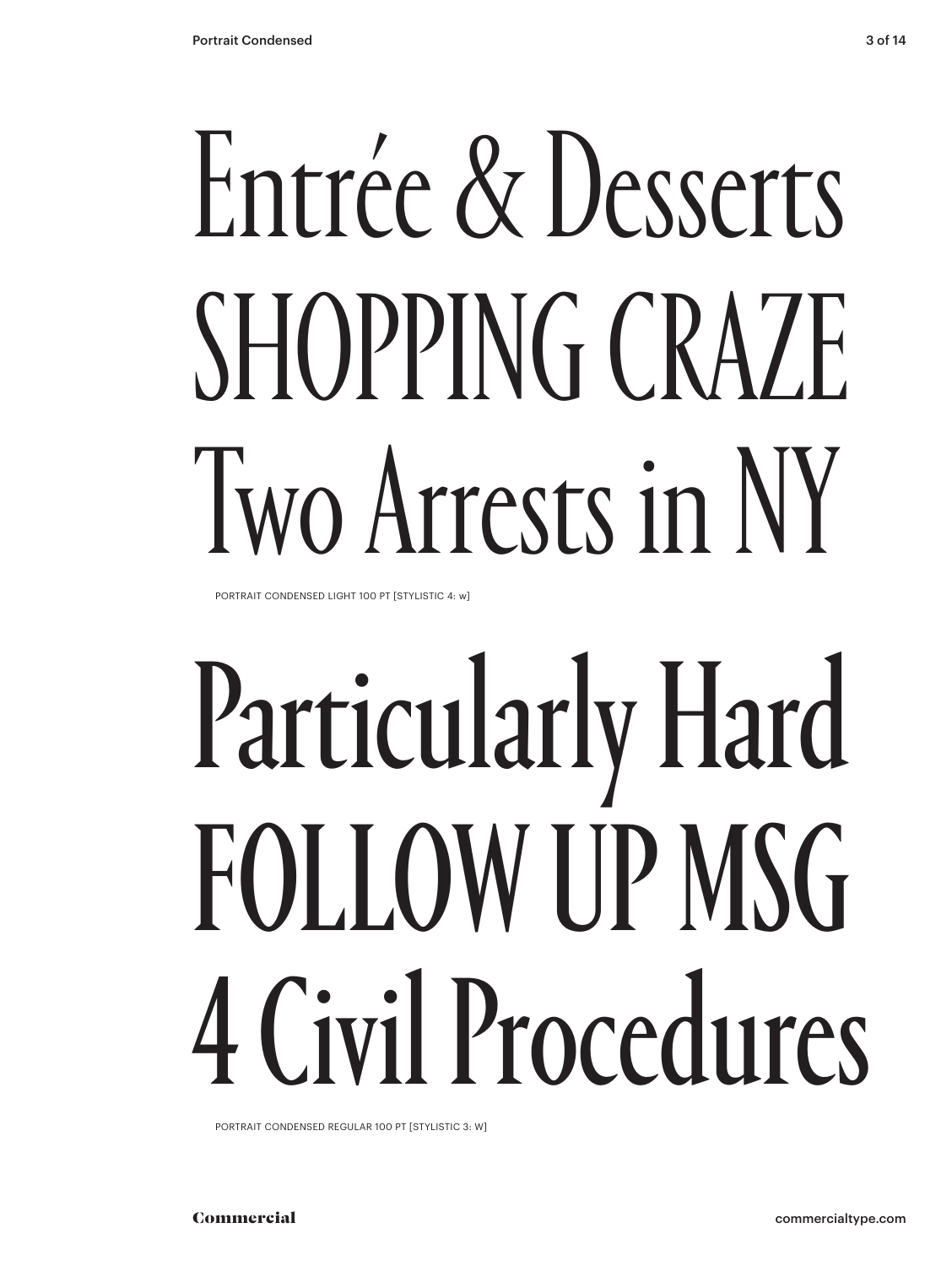# Fehér Fürdő Mat ALLIUMPHOBIA Net Profit: \$3.2M

PORTRAIT CONDENSED MEDIUM 100 PT [LIGATURE fi]

# **Wie heißen Sie? CONTAINS OATS Time Travellers**

PORTRAIT CONDENSED BOLD 100 PT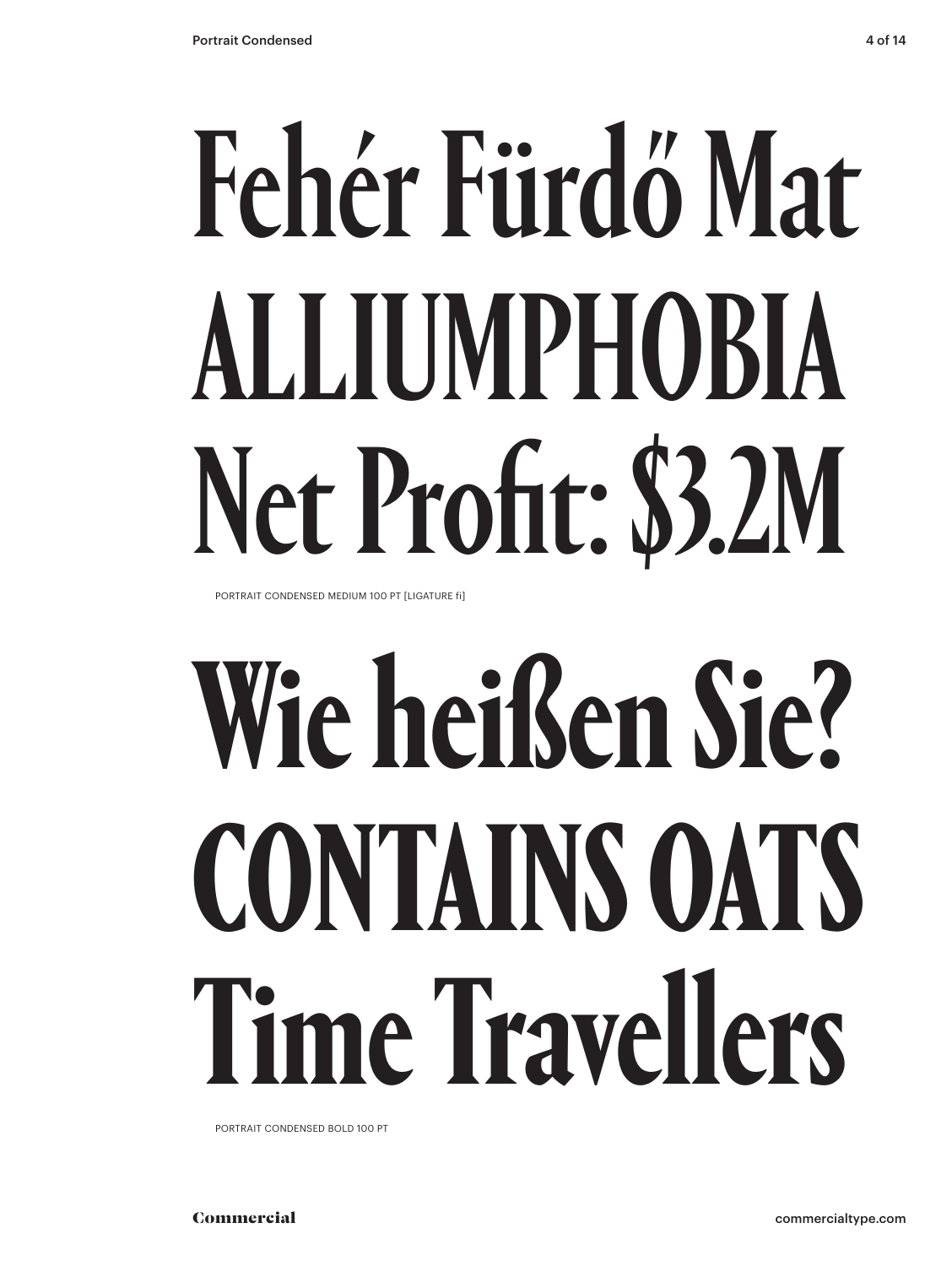## A tout à l'heure OLYMPIC PARK Shuffle playlist PORTRAIT CONDENSED HEAVY 100 PT [LIGATURE ffl]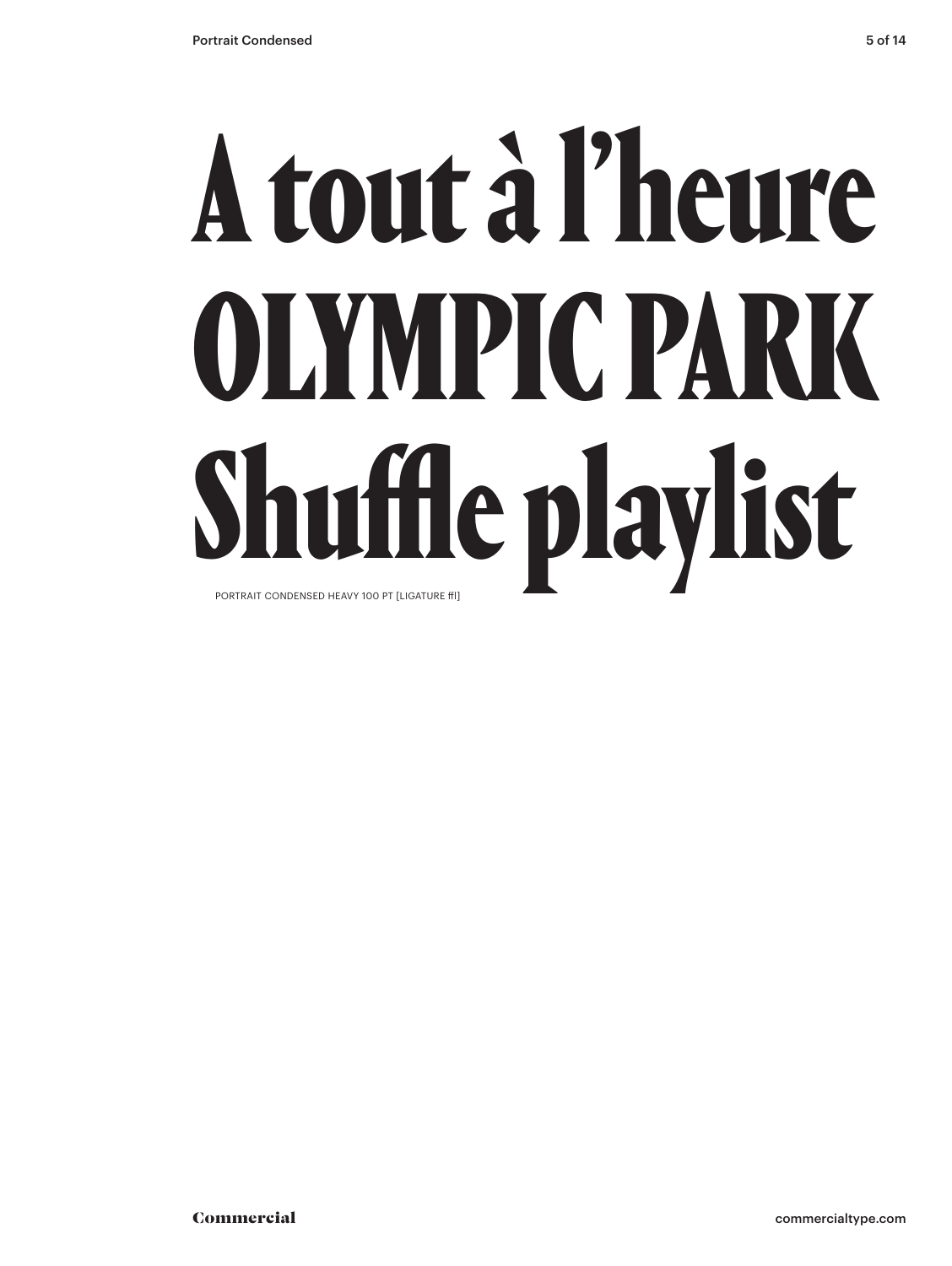## CREATIVE ALTERNATIVES A Lifelong Resident of NY ONE EPHEMERAL TRUTH Distinguished Instructors PORTRAIT CONDENSED LIGHT 72 PT

## NAMÓWIĆ SIĘ POZWALA 54 floors of pure granite DON'T ROCK THE BOAT Connection speed at: 8%

PORTRAIT CONDENSED REGULAR 72 PT [LIGATURE: fl]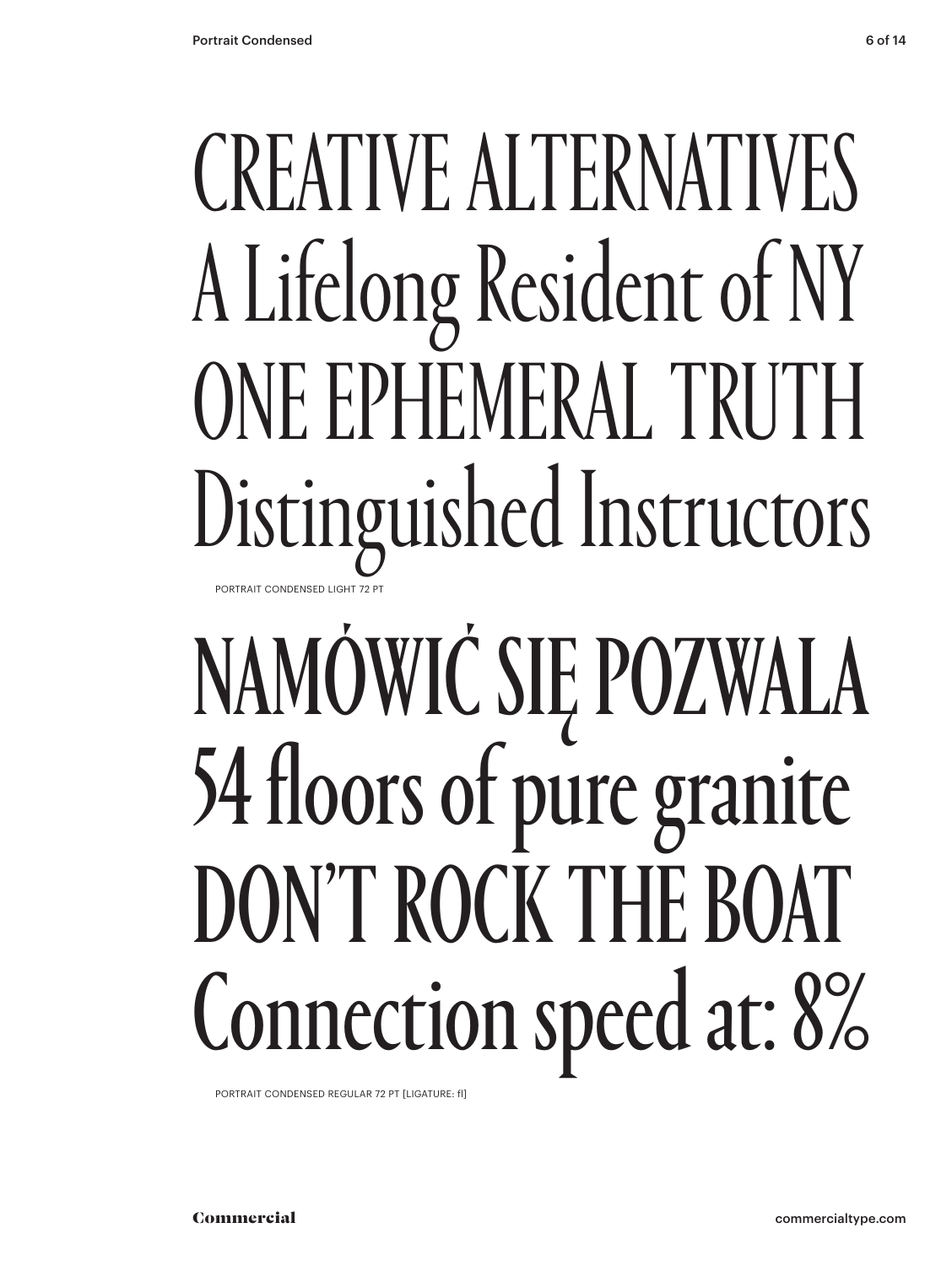## KÖYHÄSSÄ MÖKISSÄÄN Las Señoras y Los Niños ZEITGEIST OF THE 1260 Your tête-à-tête brunch

PORTRAIT CONDENSED MEDIUM 72 PT

## **THE CELEBRITY GENE Constructed Rhetoric MODERN RECORDING Trupul său împărătesc**

PORTRAIT CONDENSED BOLD 72 PT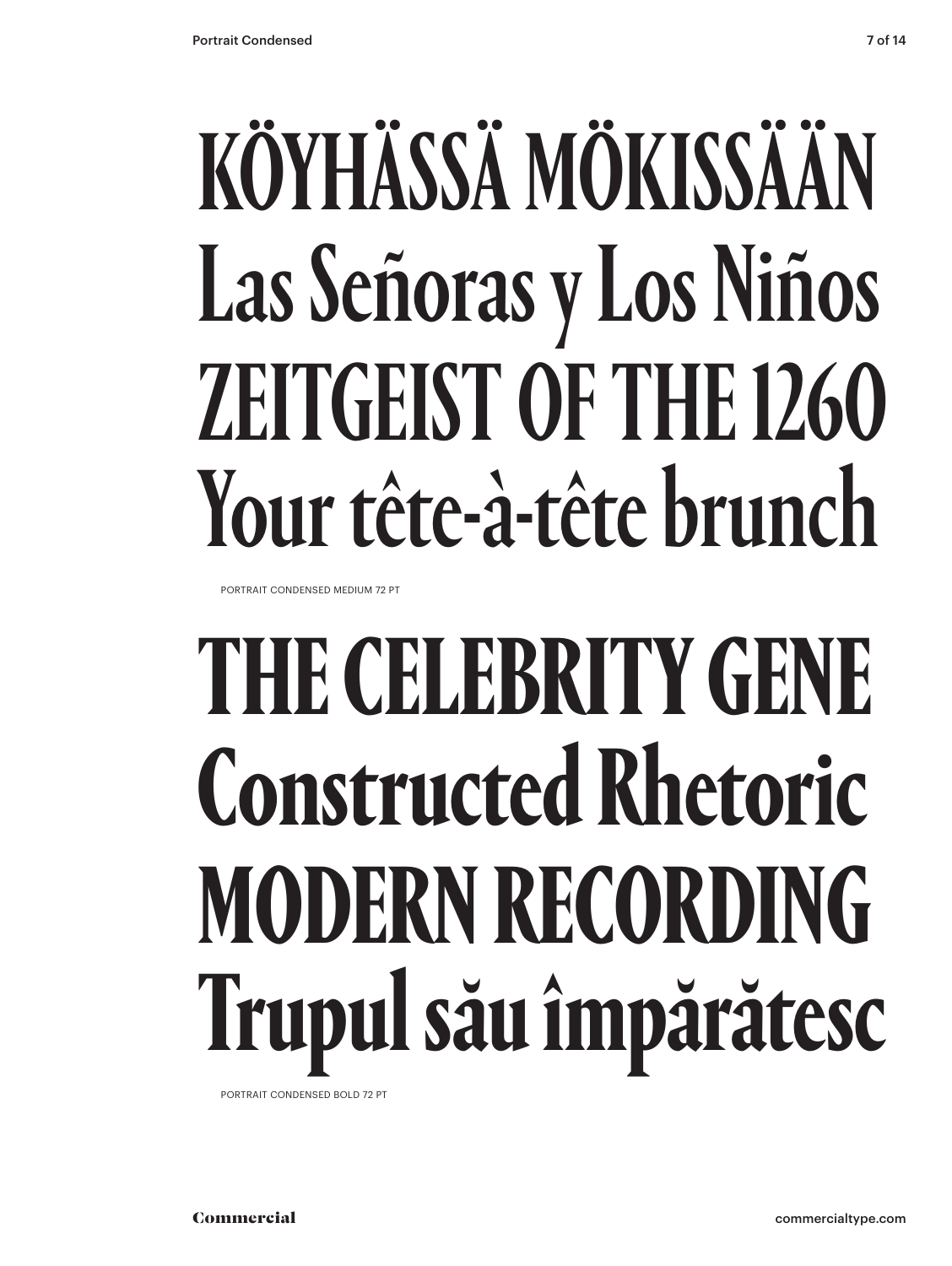## HIDDEN STRENGTHS Better Fan Efficiency COUNTERINTUITIVE Ihre Satzungsgemäß

PORTRAIT CONDENSED HEAVY 72 PTT [LIGATURE: ffi]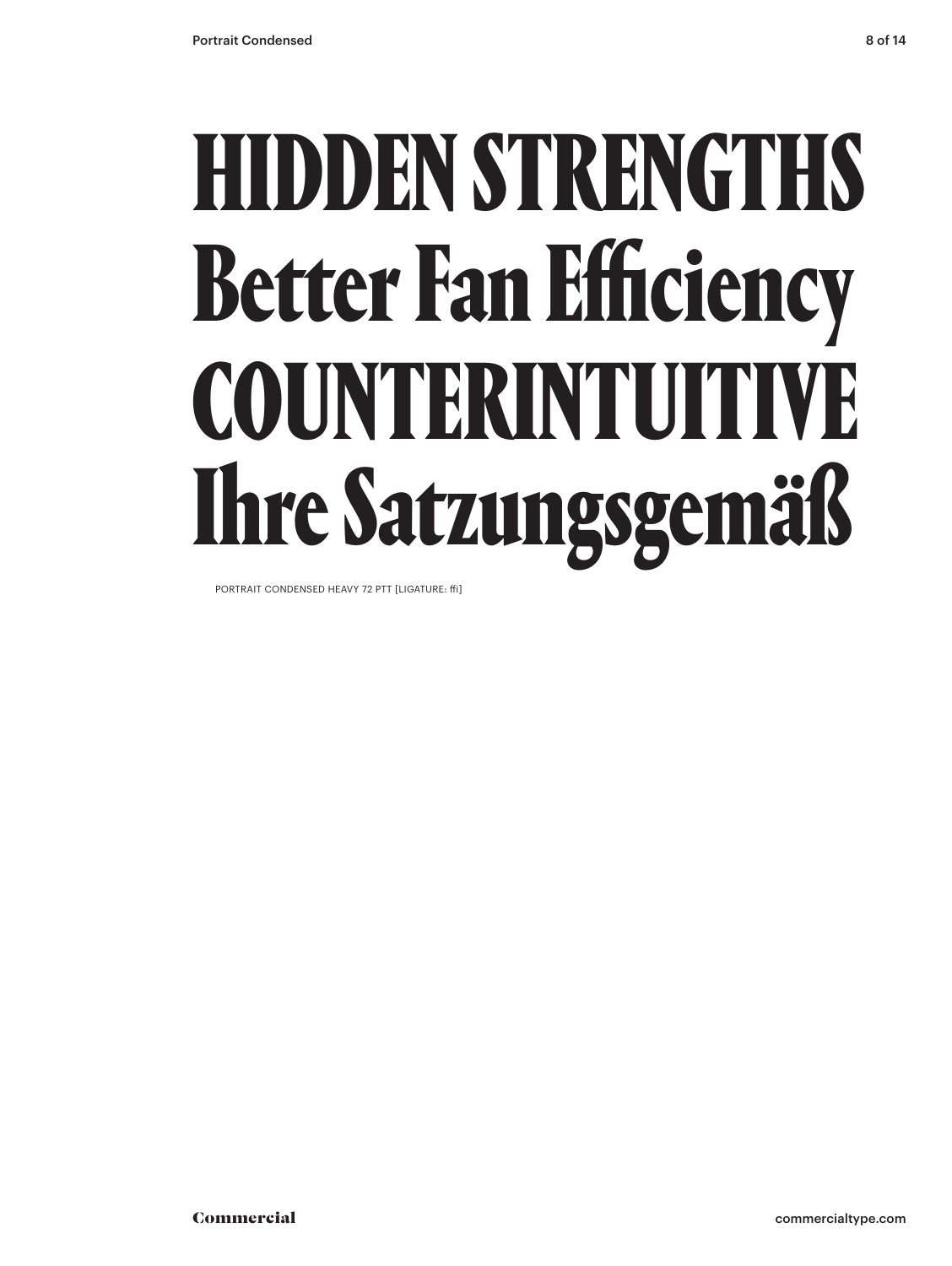### A NEW YORK TIMES BOOK REVIEW EDITOR'S PICK No artificial flavors and colorants, no preservatives

PORTRAIT CONDENSED LIGHT 36 PT [STYLISTIC 1: K, LIGATURE: fl]

### CRAZY SCIENTIFIC THEORIES NOBODY BELIEVES Un Orchestre de 1200, mixe l'Orient à l'Occident

PORTRAIT CONDENSED REGULAR 36 PT

## Ô RAGE! Ô DÉSESPOIR! Ô VIEILLESSE ENNEMIE! Update, 11:50 a.m. Pacific: 35 dolphins have died

PORTRAIT CONDENSED MEDIUM 36 PT

### **RELAÇÁO EUA/RÚSSIA "CONGELA" EN SÉRIO The product, then, would only be 2% faster**

PORTRAIT CONDENSED BOLD 36 PT

### IT WAS ALWAYS AN EASY STORY TO WRITE New Hazelnut Wafer Cookies: 8.2 oz (232g)

PORTRAIT CONDENSED HEAVY 36 PT [STYLISTIC 3: W]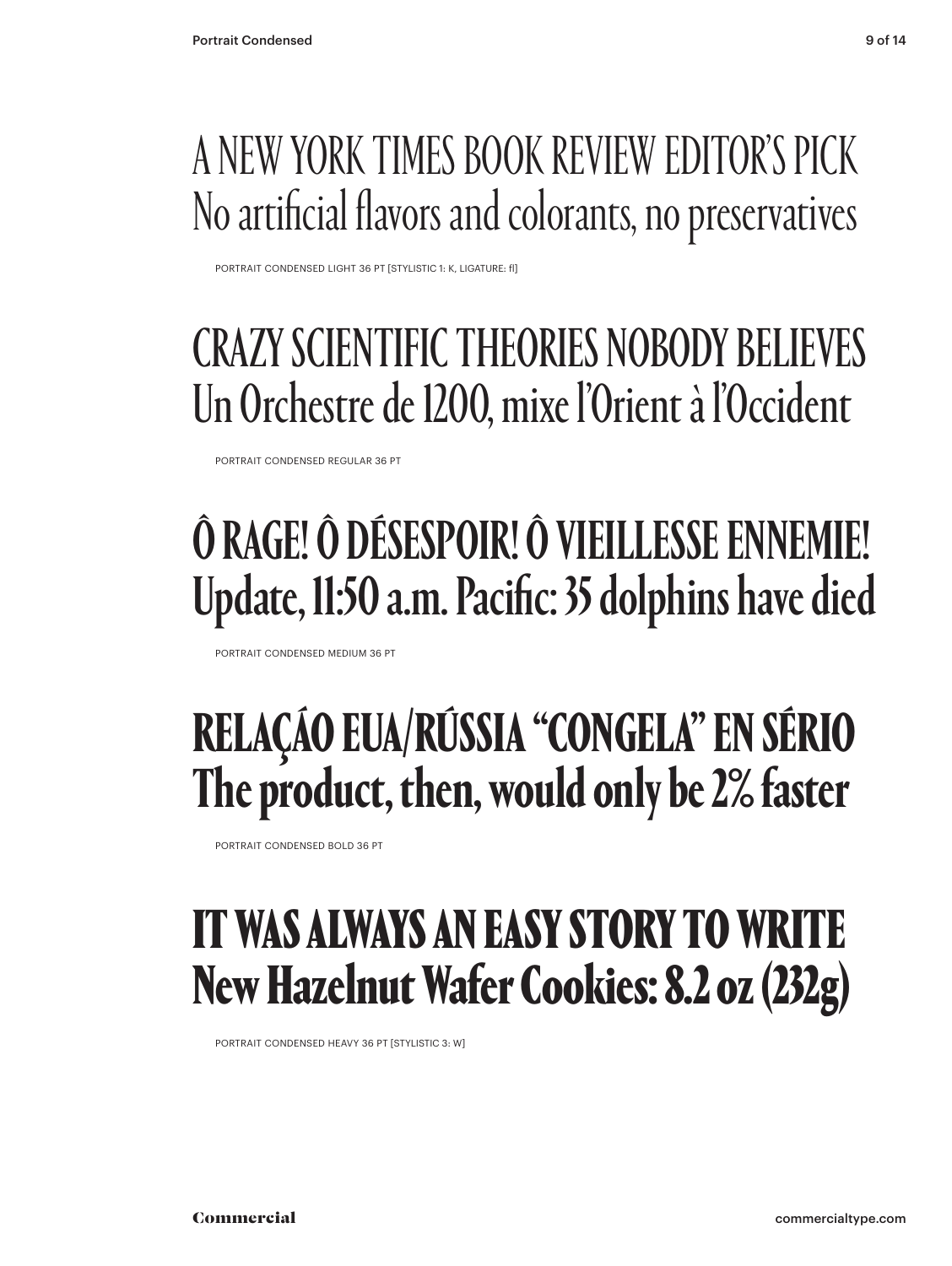We always pass further into the labyrinth of Roman mythological etymology CAN YOU ESTIMATE THE TOTAL REVENUE FROM 2012 OLYMPIC TICKET SALE Reasons for this shift are connected with the emergence of the printing press

PORTRAIT CONDENSED LIGHT 24 PT

Something that is counted or measured, named and/or labeled, is owned ELEMENTS OF THE POLITICAL RIGHT APPROPRIATED AND REPRESENTED Johann Herder coined the term Volks-lied ("folk song") two centuries ago

PORTRAIT CONDENSED REGULAR 24 PT [STYLISTIC 2: k]

Les sociétés internet devraient surmonter les «Obstacles Techniques» WHEN SHE GROWS UP, HER AMBITION IS TO BECOME A TOOTH FAIRY A dziś już nieco drżąca ręka dociska drewnianą śrubę prasy, nawisłych

PORTRAIT CONDENSED MEDIUM 24 PT

**Only the wilfully blind could fail to implicate the divisive force of COMPUTER VIRUS: MODEL FOR INFORMATIONAL EPIDEMIOLOGY religion in most, if not all, of the violent enmities on earth today**

PORTRAIT CONDENSED BOLD 24 PT

### Stock Price rises from ¥29.4 to ¥30.5 in five days; a total of 103.7% ¿QUIÉN VA A PAGAR POR MÍ LOS VEINTE Y DOS AÑOS DE CÁRCEL? I hope he thinks very carefully before he believes a word he says

PORTRAIT CONDENSED HEAVY 24 PT [LIGATURE: fi]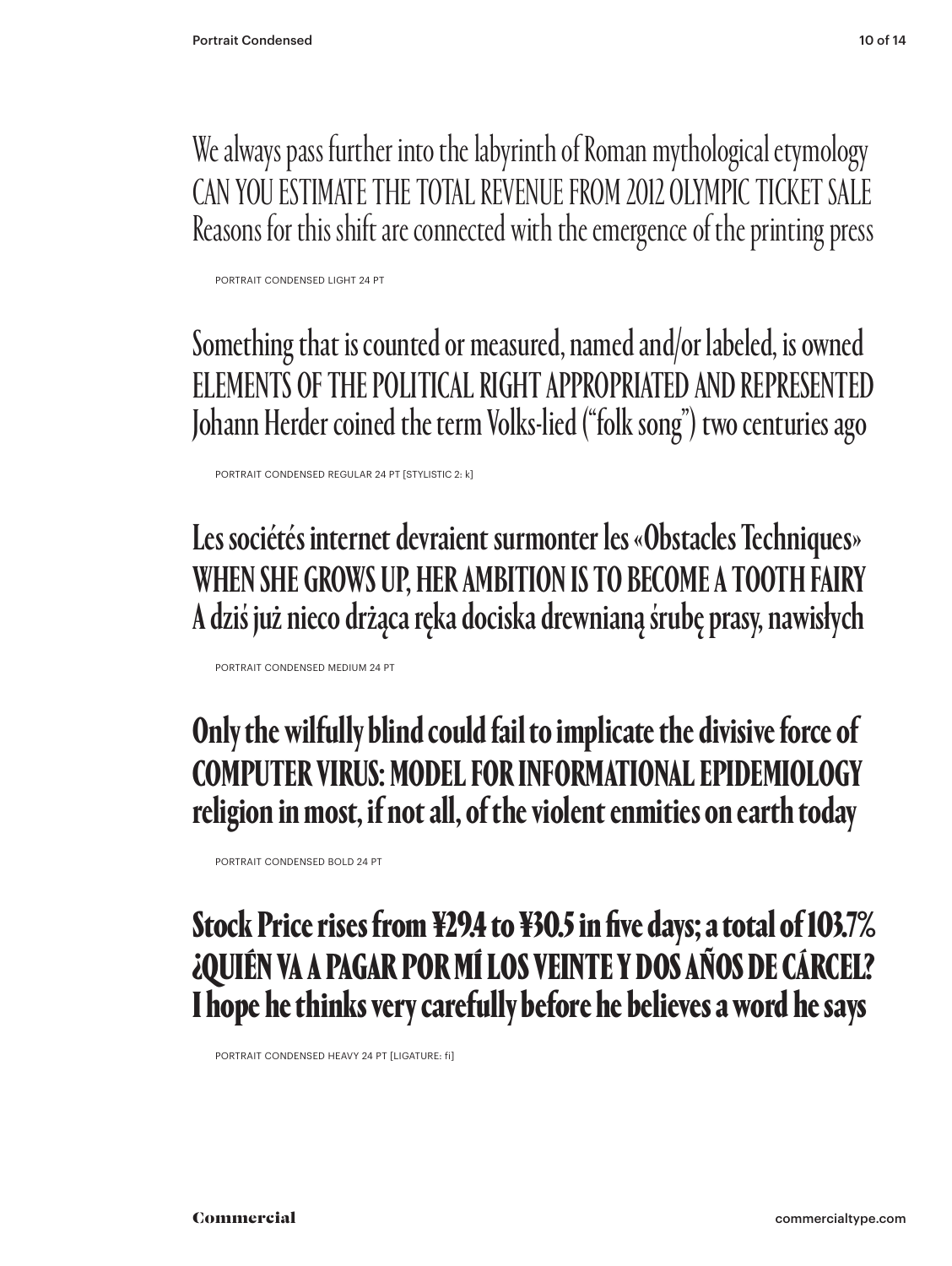### Antidisestablishmentarianism POTRAIT LIGHT 60PT Acetoxyacetylaminofluorene POTRAIT REGULAR 60PT Electroencephalographers POTRAIT REGULAR NO.2 60PT **Muvaffakiyetsizleştiricileş** POTRAIT MEDIUM 60PT Tra-arglwyddiaethasant POTRAIT BOLD 60PT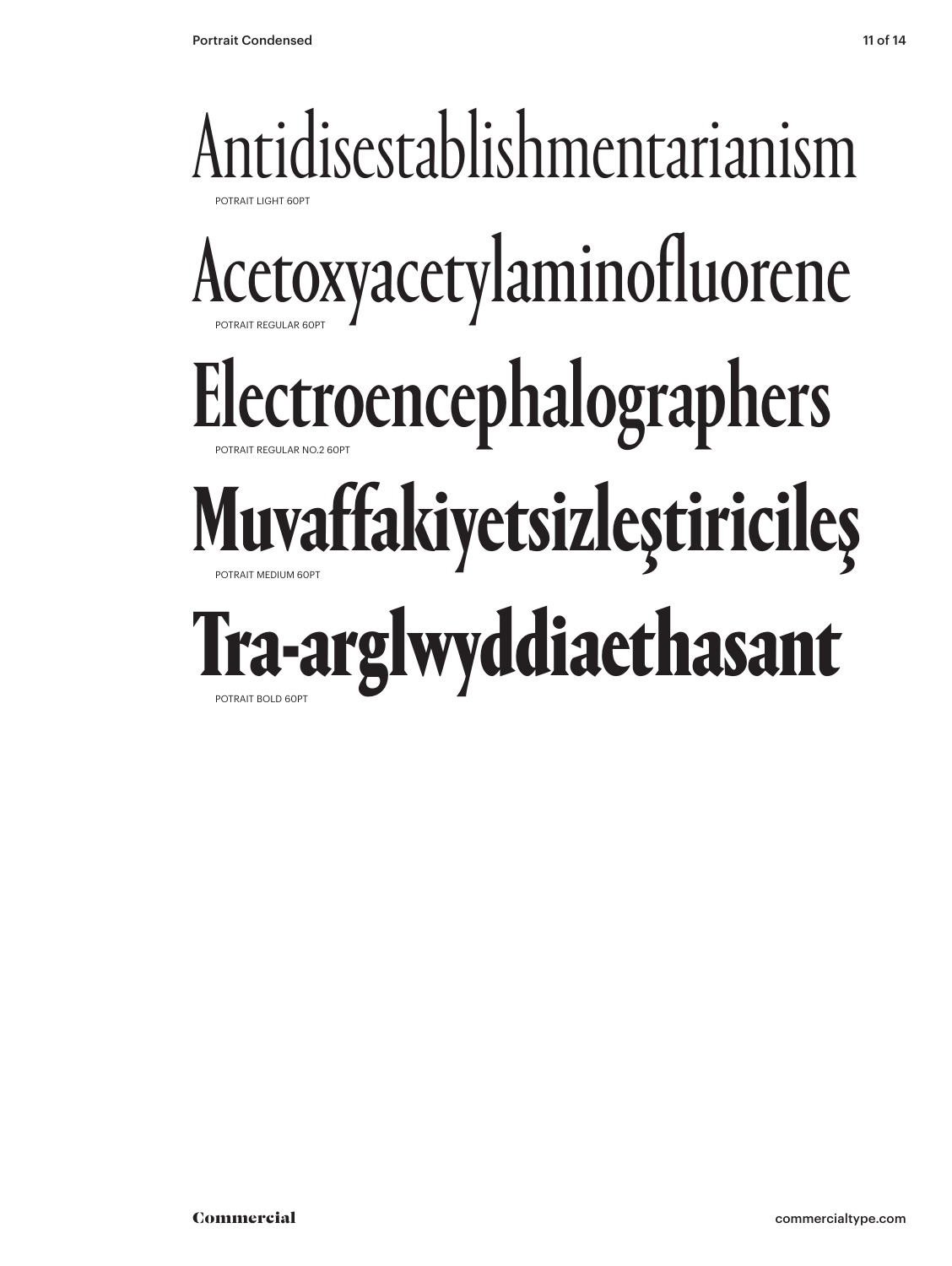| <b>UPPERCASE</b>                               | ABCDEFGHIJKLMNOPQRSTUVWXYZ                                                                                                    |
|------------------------------------------------|-------------------------------------------------------------------------------------------------------------------------------|
| LOWERCASE                                      | abcdefghijklmnopqrstuvwxyz                                                                                                    |
| STANDARD PUNCTUATION                           | $ 1;?,$ ;;,---()[]{}/ \&*@""'` ·,,«»<> $\S$ •¶#0®™                                                                            |
| ALL CAP PUNCTUATION                            | $(i^{2}$ = $-()$ $\frac{1}{8}$ $\frac{1}{8}$ $\frac{1}{2}$ $\frac{1}{2}$ $\frac{1}{2}$ $\frac{1}{2}$                          |
| <b>LIGATURES</b>                               | fb fh fi fi fk fl ff ffb ffh ffi ffj ffk ffl ß                                                                                |
| PROPORTIONAL LINING<br>default figures         | $$£€¥1234567890¢f%0^30#°<+=-x:-''$                                                                                            |
| PREBUILT FRACTIONS                             | $\frac{1}{2}$ $\frac{1}{3}$ $\frac{2}{3}$ $\frac{1}{4}$ $\frac{3}{4}$ $\frac{1}{8}$ $\frac{3}{8}$ $\frac{5}{8}$ $\frac{7}{8}$ |
| <b>NUMERATORS &amp;</b><br><b>DENOMINATORS</b> | $\left \frac{1234567890}{1234567890}\right $                                                                                  |
| <b>SUPERSCRIPT &amp;</b><br><b>SUBSCRIPT</b>   | $H^{1234567890}$<br>$H_{1234567890}$                                                                                          |
| STYLISTIC ALTERNATES                           | KW kw Kŵŵŵw kŵwww                                                                                                             |
| <b>ACCENTED UPPERCASE</b>                      | ÁÂĂĂĂĂĂĂĄÅÆÆÇČČĈŎĐÉÊÈËĔĔĔĘĞĜĢĠĦĤĨĨĨĬĬĮĨĬĴĶ<br>ŁĹĽĻĿŇŃŇŇŊÓÔŎŎŎŎŎŎØŒŔŘŖŠŠŠŜŖĎŢŦŨŨŨŨŬŰŰ<br><b>UŮŨŴŴŴŴŶŶŶŽŹŻ</b>                  |
| ACCENTED LOWER CASE                            | áâàäåãăāaåææçćčĉċďđéêèëěeçğĝģġħĥíîìïiijĩĭĵķłĺľļŀñńň<br>nnóôòöõőōøøœŕřŗšśşŝşþŕţŧúûùüŭűūųůũẃŵẁẅÿŷỳÿžźż                          |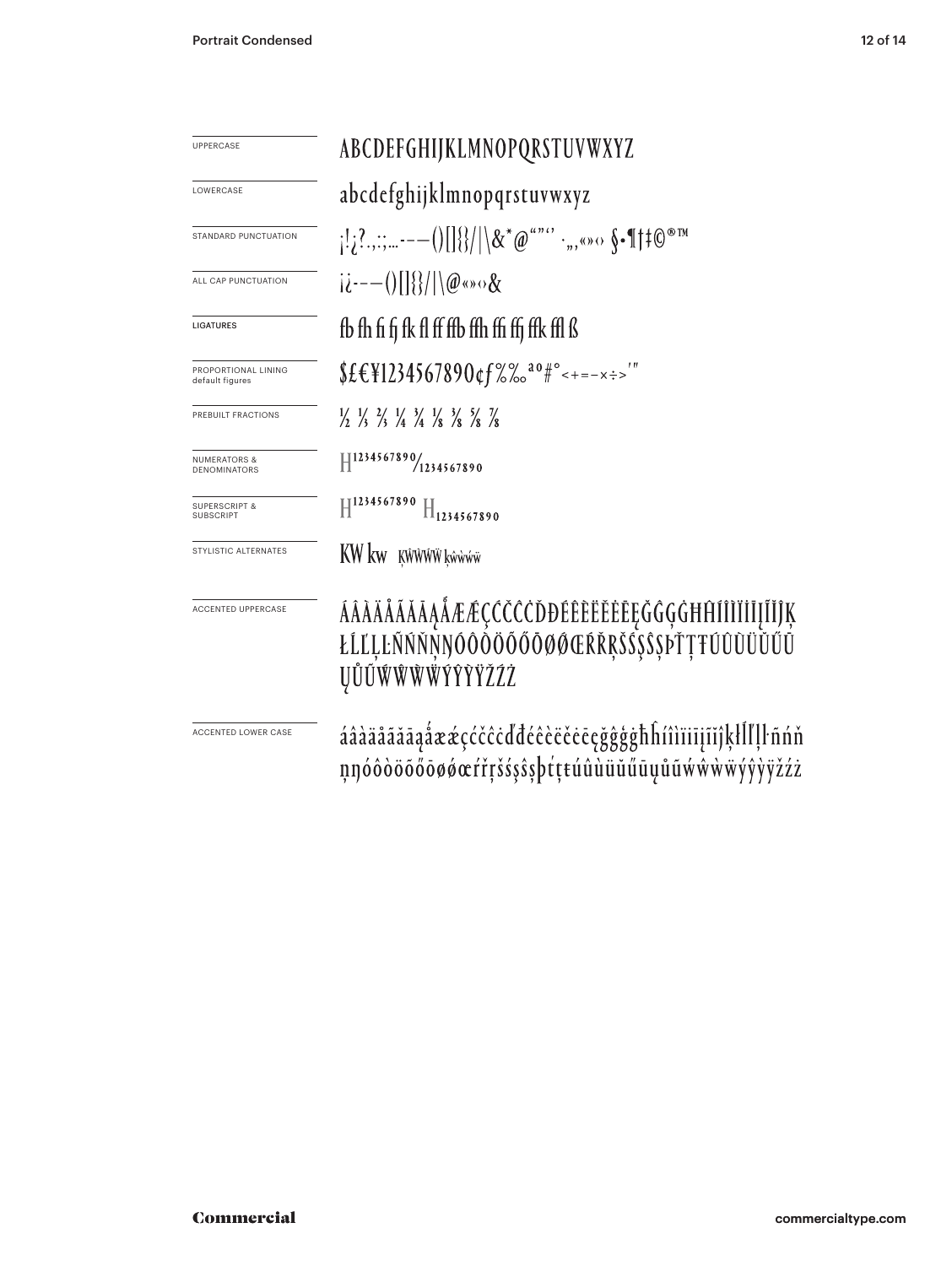**OPENTYPE FEATURES** FAMILY WIDE

Opens up spacing, moves punctuation up

LANGUAGE FEATURE Polski (Polish) kreska accent

LANGUAGE FEATURE Română (Romanian) s accent

#### **OPENTYPE FEATURES** ROMAN

STYLISTIC SFT 01 alternate k

STYLISTIC SET 02 alternate k

STYLISTIC SET 03 alternate W

STYLISTIC SET 04 alternate w

STYLISTIC ALTERNATES Illustrator/Photoshop

 $\frac{1}{\sqrt{\frac{21}{100}}\times 10^{10}}$  and 2% and 21/03/10 and 21/18 to 5 460/920  $21/03/10$  and 2% to 5  $^{46}\%$  20 **x**158 + y<sup>23</sup> × z<sup>18</sup> - a<sup>4260</sup> x<sup>158</sup> + y<sup>23</sup> × z<sup>18</sup> - a<sup>4260</sup> **x**158 ÷ y23 × z18 − a4260  $x_{158} \div y_{23} \times z_{18} - a_{4260}$  $\frac{1}{\text{NUMERATOR}}$  (SP MBERATOR CONSERVATION  $0123456789$  0123456789 0123456789 0123456789  $\frac{1}{\text{DENOMINATION}}$  (or making arbitrary fractions **0123456789 0123456789 0123456789** 0123456789

Quality hi-fi (on) [sale] now

ŹRÓDŁA Ślady możliwość rozliczeń ÎNSUŞI conştiinţa ştiinţifice peşte

#### **DEACTIVATED**

**DEACTIVATED**

KICKBOXER PICKING SLICKER WESTERN AWARDS WOWED Kinked pack mackerel kit wicked WESTERN PICKED WICKEDLY Howling unwavering power claws

 $\frac{1}{\text{PROPOSITION} \times 1 \text{ LINING}}$  Population was 4,923,157 in 2010 Population was 4,923,157 in 2010 **Quality hi-fi (on) [sale] now ALL CAPS CON** [SALE] NOW

ŹRÓDŁA Ślady możliwość rozliczeń ÎNSUŞI conştiinţa ştiinţifice peşte

KICKBOXER PICKING SLICKER WESTERN AWARDS WOWED Kinked pack mackerel kit wicked WESTERN PICKED WICKEDLY Howling unwavering power claws

**ACTIVATED**